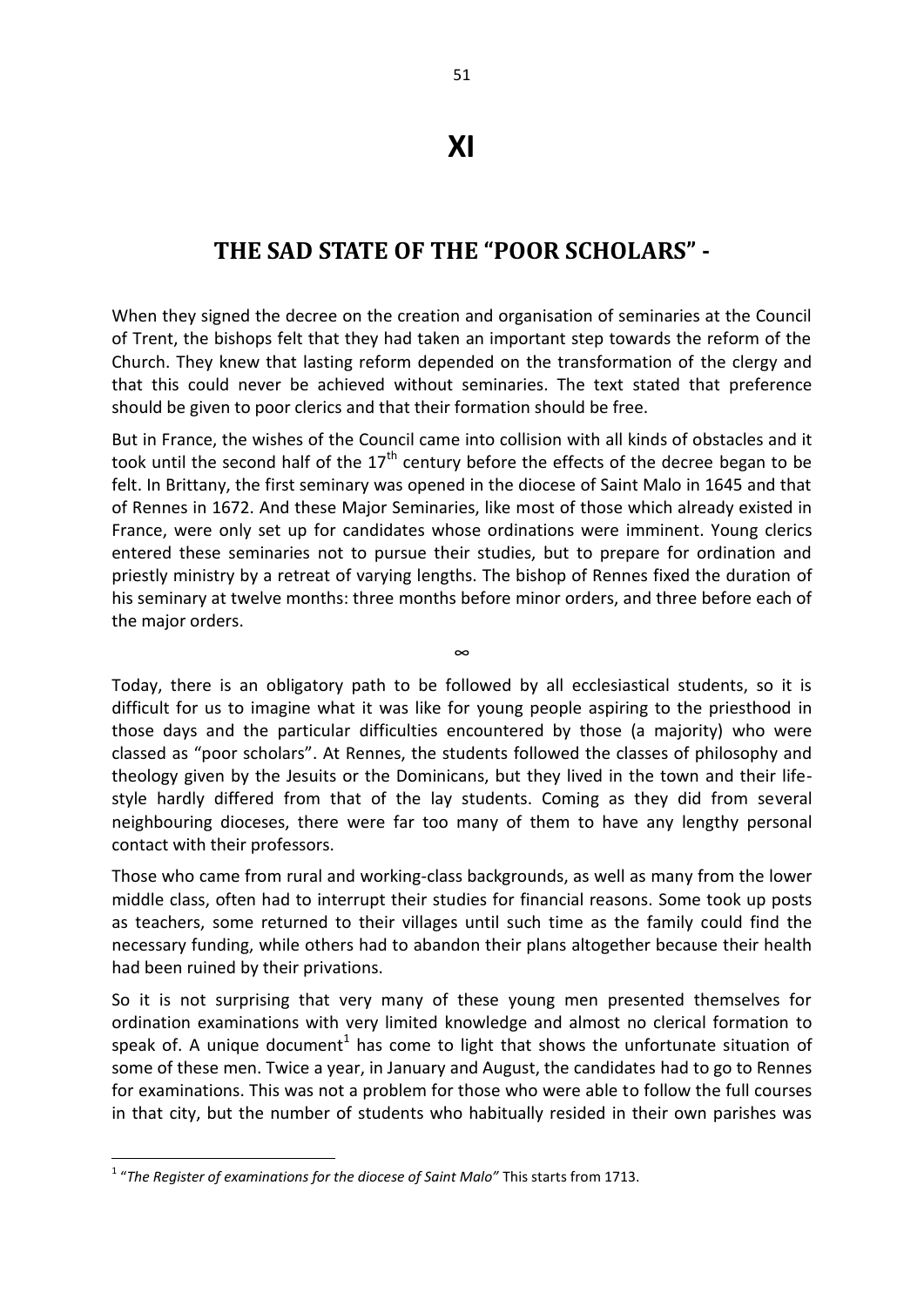very considerable. They had to bring along a testimonial from their rectors or professors regarding their studies and behaviour.

The examiners first of all interviewed the deacons, then the sub-deacons, those in minor orders and, finally, the laymen. The students were questioned on the chant, the Catechism of the Council of Trent, Scripture and various areas of philosophy and theology. It was normal for about one third of the candidates to fail their exams. Some of them had to continue with their ordination studies for up to 15 years, but not because of the severity of the examinations; the comments of the examiners in the early pages of the Register of Saint Malo give us a glimpse of the situation that existed at the time:

*"Marc Orinel, from Quédillac, 29 years old, sub-deacon since September 1711, presented himself for examination for the fourth time in January, 1714. His testimonials were good but he can hardly sing at all and his explanations of the Catechism of the Council of Trent were very poor. His replies were somewhat better on the topics that he had studied at Rennes for a whole year. But despite his lack of ability, he was accepted because it was said that he was unable to do any better. Admitted.*

This poor man received the diaconate in March 1714, but two years later he was rejected a third time for ordination to the priesthood:

"*He came from his own village, where he had studied the Eucharist as a sacrament and sacrifice. He had a good testimonial from his rector, but he still sings badly and his understanding of Trent is minimal. So he was dismissed without having been examined on his treatises, with the warning that he should not appear again unless he could give a perfect explanation of the Catechism of the Council of Trent."*

But eventually, he would have been admitted. This was the case with François Samson, a 39 year old deacon, who had previously received the following assessment:

*"He was only examined on the Council of Trent, but he continues to get worse and worse and there is no hope now that he will ever improve. But he had to be accepted or remain forever as a deacon. Admitted."*

Sometimes, these clerics took the same exam six or seven times, and were finally admitted with notes like; *"Admitted reluctantly…in desperation…out of sympathy"*!

Deacons who were rejected for ordination by the examiners could always appeal to the bishop. Quite often, the Register says that someone was admitted through the intervention of a particular bishop on condition that he would go to wherever the same bishop would send him.

While the examiners were able to test the knowledge of the candidates themselves, they had to rely on the testimonies that the young men brought with them when judging their way of life. At nearly every session, they sent away one or other of the candidates without even examining him. When the testimonial letters were contradictory, the decision would be delayed for six months to give time to investigate if they were based on first-hand knowledge or simply on hearsay. But the accusations had to be very grave before somebody was rejected definitively.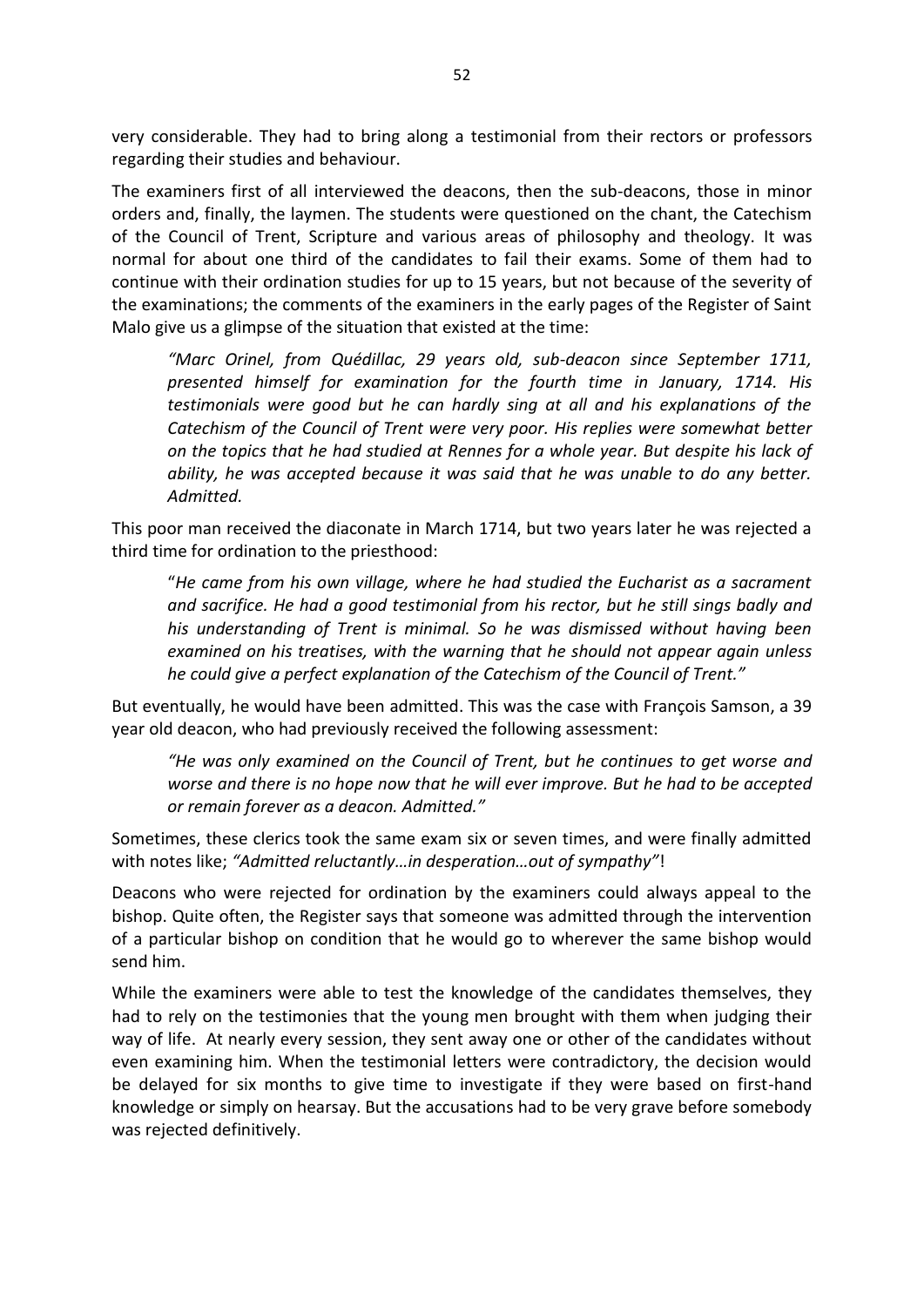Most of those ordained planned their own future. Bishop Desmarets of Saint Malo had ordained 16 men to the priesthood. Four went to Nantes or Rennes for further studies, in the hope that their enhanced qualifications would help them find lucrative benefices. For different reasons, eight of them decided to live with their families or, at least, in their native parishes. Only two or three remained at the disposition of the bishop. As a result, he was obliged to ordain unsuitable subjects to provide for his small parishes and answer the needs for naval chaplains.

These examples from Brittany were fairly typical of the whole of France. So what was the pastoral value of such priests whose formation was so inadequate? The archives of the diocese of Rennes can give us some idea. There we read that of the priests ordained between 1679 and 1689, 56% were assessed as good or excellent priests and 20% as *"mediocre in both knowledge and virtue".* Of the rest, it was said that they kept bad company, were excessively fond of wine or had doubtful morals.

∞

Faced with such a situation, some exemplary priests in Rennes diocese decided to do something about it, both for the sake of the "poor clerics" themselves and for those unfortunate people who would be confided to their care. The most fruitful initiative came from two Canons, Claude and Jean-François Ferret, brothers-in-law of Françoise Truillot, the godmother of Claude Poullart. In 1683, they contacted a well-known deacon working in Paris, M. Chanciergues, who had started a community for poor scholars close to Saint Sulpice. They asked him to send them one of his disciples to set up a similar establishment at Rennes. Eventually, he sent them Fr. de Saint-Aubin, who established a junior seminary in Rennes with the support and financial help of the two Canons.

From the start of his ministry, Fr. Bellier took a great interest in the young men who were preparing for the priesthood and this included the majority of those who attended his spiritual conferences. When Fr. Saint-Aubin returned from Paris in 1697, the bishop of Rennes appointed him superior of the junior seminary. The rules of this seminary stated that no student would be accepted without a "certificate of poverty", signed by his rector. The students followed the courses in philosophy and theology given by the Jesuits, and they also had to go to them for confession. The bishop of Rennes decreed that "*students preparing for the priesthood would not leave the seminary to return to their own parishes…They would be sent to parishes, chosen by the seminary, to gain experience in pastoral work. If any refused to go, they would be suspended because this type of formation is the principal reason for the existence of the seminary".<sup>1</sup>*

If he had not already visited this seminary in the company of the Canons Ferret, Claude Poullart certainly went there many times after the appointment of Fr. Bellier. So he would have seen for himself the spiritual and material needs of the poor clerics.

In 1698, the Eudist Fathers, who were already running the Senior Seminary, took over the direction from Fr. Bellier. But this good priest continued to devote much of his time to these poor students. Up until 1711, he gave accommodation to twenty of them in his own house, which, incidentally, was very close to the Des Places family home.

**.** 

<sup>&</sup>lt;sup>1</sup> "The Decrees of the Bishop of Rennes for the establishment of a second seminary for poor scholars and clerics *of the diocese".* (1709)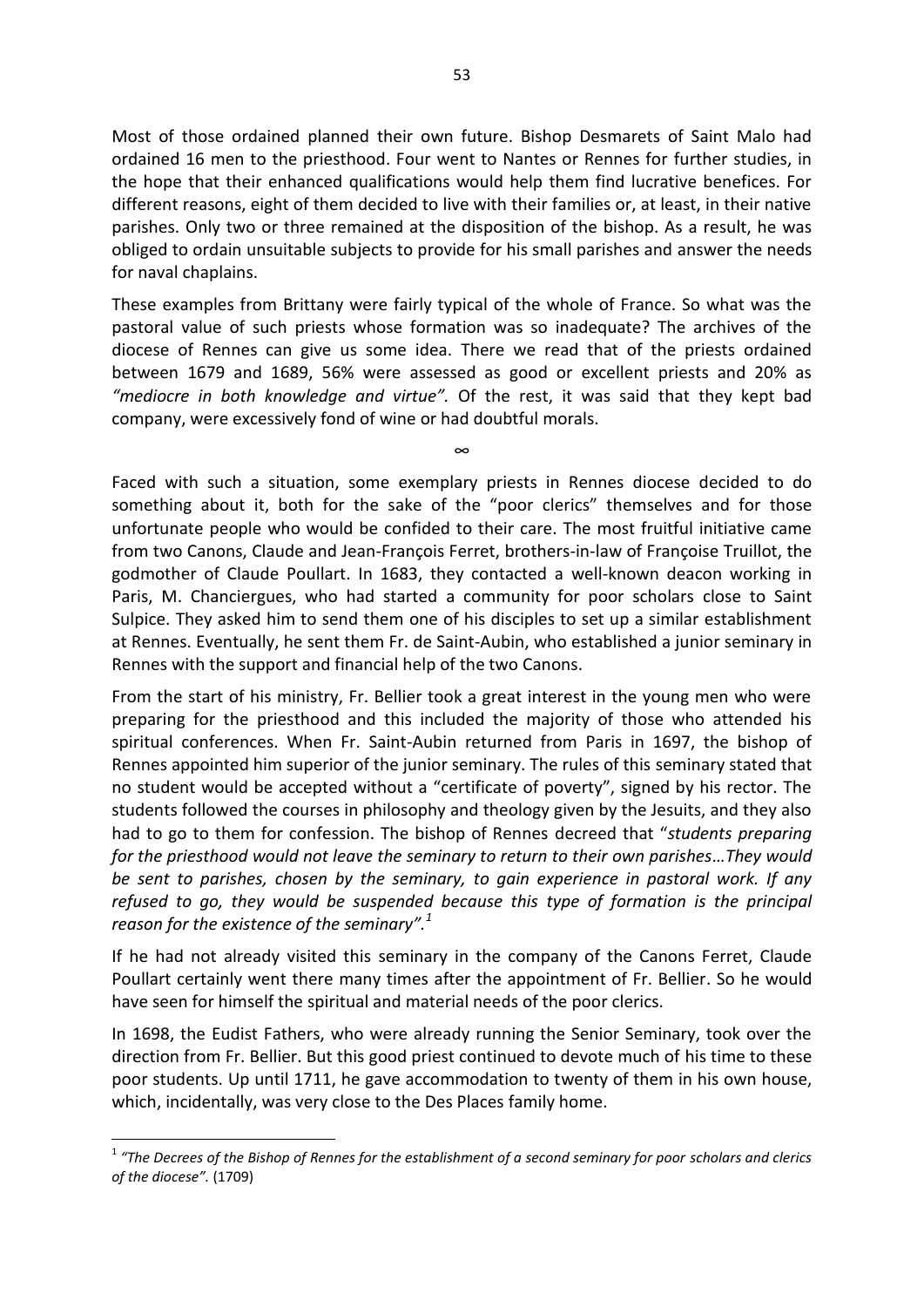In 1701, a brochure appeared entitled: *"A letter to the Archbishops and Bishops of France regarding the best education that can be given to their clerics and the advantages that this would have for the Church".* This brochure was a sort of preface to a much longer document on the same subject. It was signed by Fr. Jacques Alloth du Doranlo, a former lawyer and now the superior of a small priory in the Lande, in the diocese of Saint-Malo.

Fr. Doranlo had been a missionary for the last twenty years and the document was the fruit of a reflection by a group of missionaries in northern Brittany, which was made up of Fr. Leuduger, some Eudists and Jesuits and Fr. Julien Bellier. In view of the latter's close relationship with both Fr. Doranlo and the young Poullart des Places, there must have been some contact between the lawyer who had become a priest and the young graduate in law who wished to do likewise. And Claude would certainly have heard the ideas of Doranlo and the rest of his group discussed by Fr. Bellier and he would have read the *Letter to the Archbishops and Bishops of France".* 

Doranlo begins by asserting that the fruits of the group's missions, however successful they seemed to be at the time, would rapidly disappear soon afterwards. The missionaries did their best to root out sins and plant the seeds of a genuine Christian life, yet the nurturing of this seed was normally totally dependent on the parochial clergy. But "*it is difficult to find any of them who will put themselves out to follow up the work of the missionaries. Perhaps the fact is that they are incapable of carrying out this task. In any case, the result is that the effects of these missions do not normally last very long… So it is hardly surprising that the flock of Jesus Christ is in constant danger of attack when its shepherds are so ignorant; they are nothing but mercenaries who want to avoid all disturbance and who take to their heels as soon as the wolf appears".* 

The answer lies, he continues, in the implementation of the directives of the Council of Trent. Most priests fall short of what they should be, but how, when and where can these men acquire the necessary spiritual, intellectual and moral skills? The classes given in the colleges are not sufficient to instil the priestly spirit if the students do not have close relations with their teachers of philosophy and theology. And the sessions in the seminaries, where the young candidates prepare for ordination, only last a few months and are far too short to rectify the situation.

To be successful, the decree of Trent insisting on free training for poor students must be put into practice. One of the principal causes of the present deplorable state is the huge expenses incurred by the family of a young cleric who simply wishes to be a priest. Quite often, these poor men have more aptitude for this vocation than those who are well off; the gifts of grace come from heaven and have nothing to do with breeding or social position. The Lord gives them to whoever he wants and this is normally the poor and deprived, rather than the affluent.

The expenses are a great drain on a family until the poor student finally arrives at the priesthood. Then, to compensate the family for the generosity they have shown over such a long period of study, the newly-ordained has to look for money to repay them through his priestly ministry. So both the good of the Church and their own consciences suffer as a result.

∞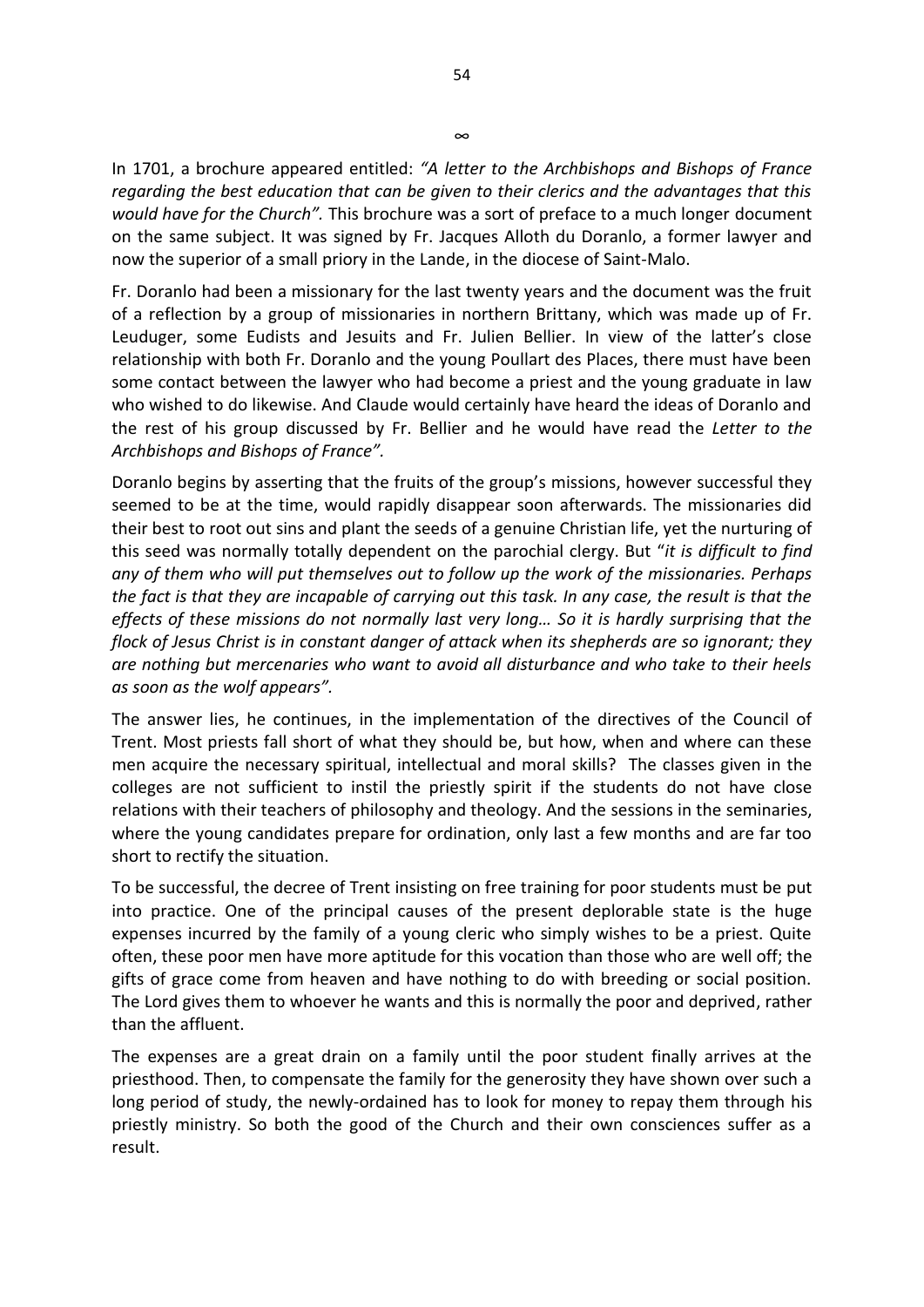Doranlo went on to say that the current deplorable situation would continue until the faithful were asked to contribute to the formation of the poor scholars. He had no doubt that there would be a generous response if the suggestion was put to them. For him, the ideal was to set up junior seminaries or communities where the poor students would be welcomed and supported in accordance with the vision of the Council of Trent.

The poor, like the rich, are called to share in the priesthood of Christ, so no effort should be spared to make them worthy of this vocation. They must be helped to acquire the four cardinal virtues of the priesthood: Christian piety, dedication to promoting the glory of God, apostolic work and poverty of spirit. (Fr. Doranlo had written a short treatise on each of these virtues.) In this way, the bishops would have no problem in finding good workers for the different ministries and worthy parish priests and curates. It would also produce good priests for the foreign missions:

*"Several of them would be suitable to go to preach the Gospel to those who have not yet heard it. The famine of priests that exists in these huge countries makes us long for some kind of institution that would be able to tackle this problem. We should do something about it when we hear that there are only 72 priests serving the whole of China where there is a need for thousands".* 

So Fr. Doranlo envisaged a totally feasible scheme where all the expenses for the education and material support of these poor clerics would be taken in hand. This confidence surely came from the successful example of the junior seminary at Rennes and the clerical hostel of Fr. Bellier, and these two successful undertakings must also have inspired Poullart des Places when he started his own work for the poor scholars in the Seminary of the Holy Spirit.

Claude was soon to discover that the condition of the poor clerical students in Paris was every bit as bad as it was in the provinces. This is what the author of a pamphlet said about it in 1699:

*"The life of the clerical scholars in Paris is the opposite of what one would expect from those who are called to the priesthood. There are many so-called 'future priests' who live a life of ease which leads them to loose living and irreligion. For those who are poor, their life is sometimes more orderly, but hardly ecclesiastical. The poor spend their time looking for something to eat while the better off seek to increase their fortunes. They all want to be priests but they are following a way of life that should exclude them from such a vocation. There are exceptions to what I am saying but this is the overall picture."*

The number of colleges on the Mount Sainte Geneviève in the Latin quarter would have led one to believe that a very large number of poor scholars could have been prepared for the priesthood in them in reasonable conditions. After all, most of them had been founded by bishops who had set up scholarships for candidates from their own dioceses. But the reality was very different. With few exceptions, they were in a sorry state. The Rector of the University, Charles Rollin, made a visitation of them in 1696 and his report shows a sad state of affairs. In a few, discipline was good, if a little too harsh, but the majority were very lax. For example, the Collège d'Autun was a scandal; Rollin sacked the receptionist and his wife, with instructions that henceforth, women should not be admitted to the bedrooms of the students!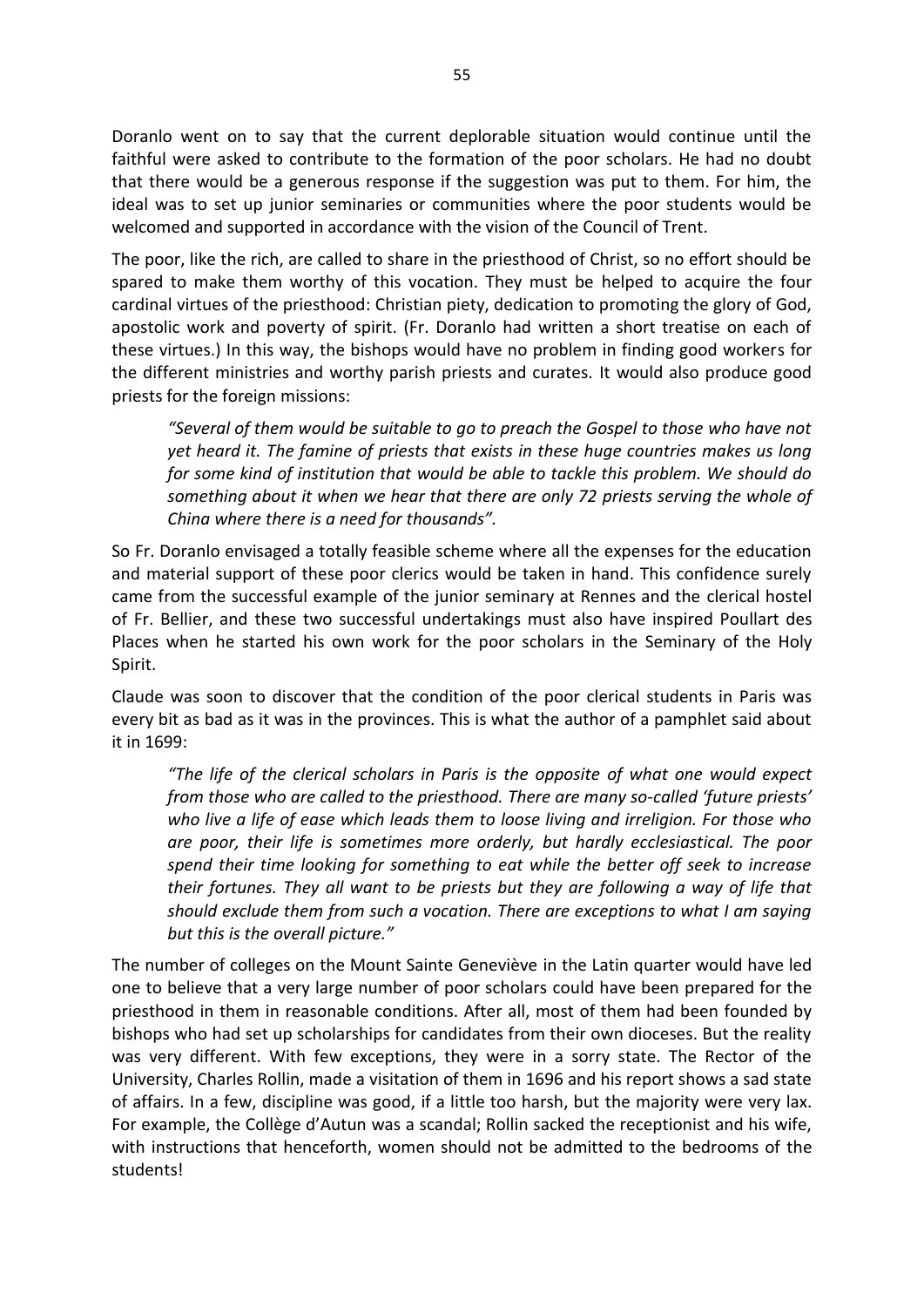In several of the establishments, there was no prayer in common for the students and sometimes, they did not even eat together. To try to improve things, Rollin introduced a fine of one *sou* for every time they missed morning prayer, evening prayer or Mass: on Sundays and feast days, the fine was doubled! These Parisian seminaries were only for those preparing for ordination and throughout the  $17<sup>th</sup>$  century, it was possible to receive the priesthood without ever having set foot in a seminary.

∞

During the  $17<sup>th</sup>$  century, when most of the bursaries fell by the wayside, some new forms of help for poor students appeared. The first foundation, which was called "*The Poor Priest",*  was a charity established by Claude Bernard. The first seminarians who received help in 1639 had to sleep on straw that was spread on the floor of the basement. The founder was soon able to finance 33 students, and after moving several times, the seminary set up a hostel in rue Montagne Sainte Geneviève, facing the Collège de Navarre where it remained until the Revolution in 1789.

Around 1650, René Lévêque, a seminarian from Nantes at Saint Sulpice, gathered some students together in a room in the area of Saint Germain. As they were only provided with the strict necessities of life, they were given the name of "*the Brothers of Abstinence*". Once ordained, he left Paris, but the work continued with the help of François de Chanciergues. Born in the diocese of Uzès and studying at the Collège d'Avignon, François was able to observe how the lack of a residential college was most unsuitable for the training of future priests. He moved to Paris and in 1665 and joined the community of *The Brothers of Abstinence*. When he arrived, there were only 6 poor clerics, but ten years later, he had more than 60 under his care, divided into four groups which he called *"The Little Communities of Providence".* 

His dream was to set up similar communities in all the dioceses of France, modelled on those he had started in Paris. He produced a booklet entitled: *"Small seminaries where poor clerical students, destined to work in rural parishes, will be freely educated in accordance with the spirit of the Council of Trent".* He set out his objectives and methodology with great clarity:

*"Our aim in setting up these little seminaries or communities is to reform the rural clergy; we will provide small and poor parishes with good parish priests and the larger villages with competent chaplains and school teachers. We also intend to prepare missionaries for the Kingdom of France and for foreign countries. These priests will carry out those tasks of the Church which are laborious, poor and neglected…* 

*"We will only accept good children of peasants and manual workers and they will find the same conditions as if they were still living with their parents. As no charge is made, they will be given a room, a bed and thin soup every day. Every week, fortnight or month, their parents will bring them brown bread, lard, vegetables and other plain food which they would eat if they were at home…*

*"In exchange for 15 livres a year (the value of their room, bed and thin soup), they will follow the same spiritual exercises that are practised in a seminary where the students pay 400 livres a year…*